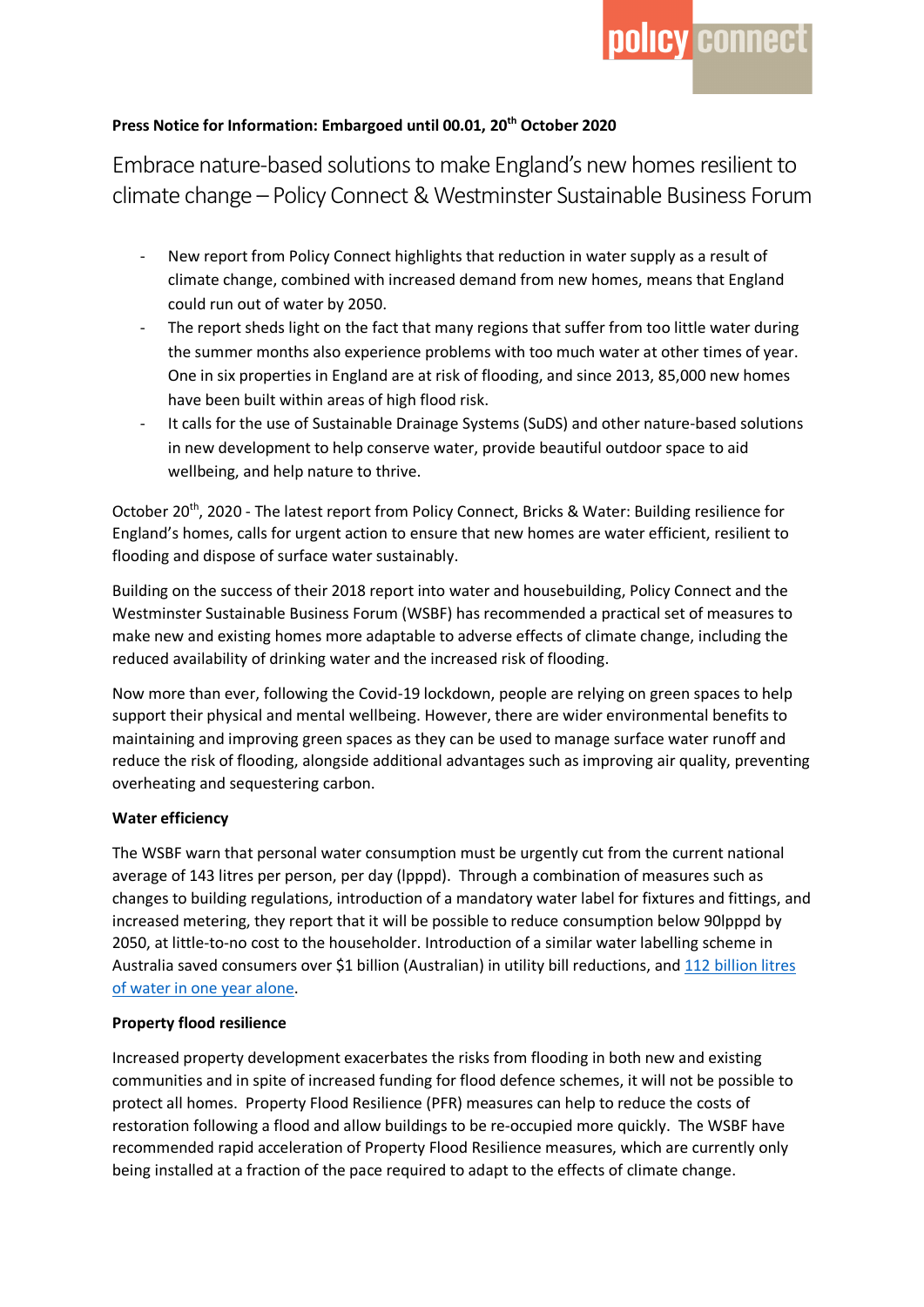### **Sustainable drainage**

The report calls for nature-based solutions such as Sustainable Drainage Systems (SuDS) to be put at the heart of the Government's housebuilding programme. Traditional disposal of surface water to public sewers wastes water and increases the risk of flooding. However, the use of SuDS can help to conserve water, reduce flood risk, and improve community wellbeing through creation of green space. The report recommends changes to planning policy to mandate the use of high-quality SuDS in England and make the use of these systems the norm, rather than the exception.

### **The future of housebuilding**

This year, the Government has renewed its efforts to deliver on its target of 300,000 new homes annually and 1 million by the end of this Parliament. These proposals include a Planning White Paper, a £12 billion affordable homes programme, and an updated National Planning Policy Framework. To support these reforms, the WSBF have put forward a set of practical measures to improve the 'water performance' of England's homes, ensuring that new communities are resilient to climate change, and provide safe and comfortable places for people to live.

## **Inquiry chair Baroness Ann Macintosh of Pickering said;**

"This inquiry by the Westminster Sustainable Business Forum (WSBF) comes at a critical time for housebuilding in England. Ensuring that new homes are built to the highest sustainability standards will not only help the UK meet its commitment to reach net-zero carbon emissions by 2050, but will also ensure that communities are resilient to the effects of climate change, including the reduced availability of water and increased risks from flooding. In particular, the use of sustainable drainage systems can help to reduce flooding, prevent pollution incidents from Combined Sewer Overflows and provide spaces for nature to thrive. The WSBF have put forward a set of practical recommendations to ensure that buildings are constructed and retrofitted to be water efficient, resilient to flooding, and dispose of surface water sustainably."

#### **Report author, Rob Allen:**

"There is a perception that drought and flooding are rare events, which have little impact on our daily lives. However, based on the evidence that we have gathered from more than sixty individuals and organisations that contributed to this inquiry, this could not be further from the truth. By taking action now to improve the water efficiency, flood resilience, and drainage arrangements of new and existing homes, we can mitigate the impacts of climate change, which often disproportionately affect the most vulnerable in society."

## **Project co-sponsor, Yorkshire Water:**

"Changes to planning policy and building regulations will be vital in ensuring that new homes help to address the twin challenges of drought and flooding that we are seeing more frequently as a result of climate change. However, such changes will only affect new properties and developing a system to improve the performance of existing homes is equally, if not more important. This is particularly relevant in the context of flood resilience, given the amount of undefended properties currently located within the floodplain that do not benefit from property flood resilience measures."